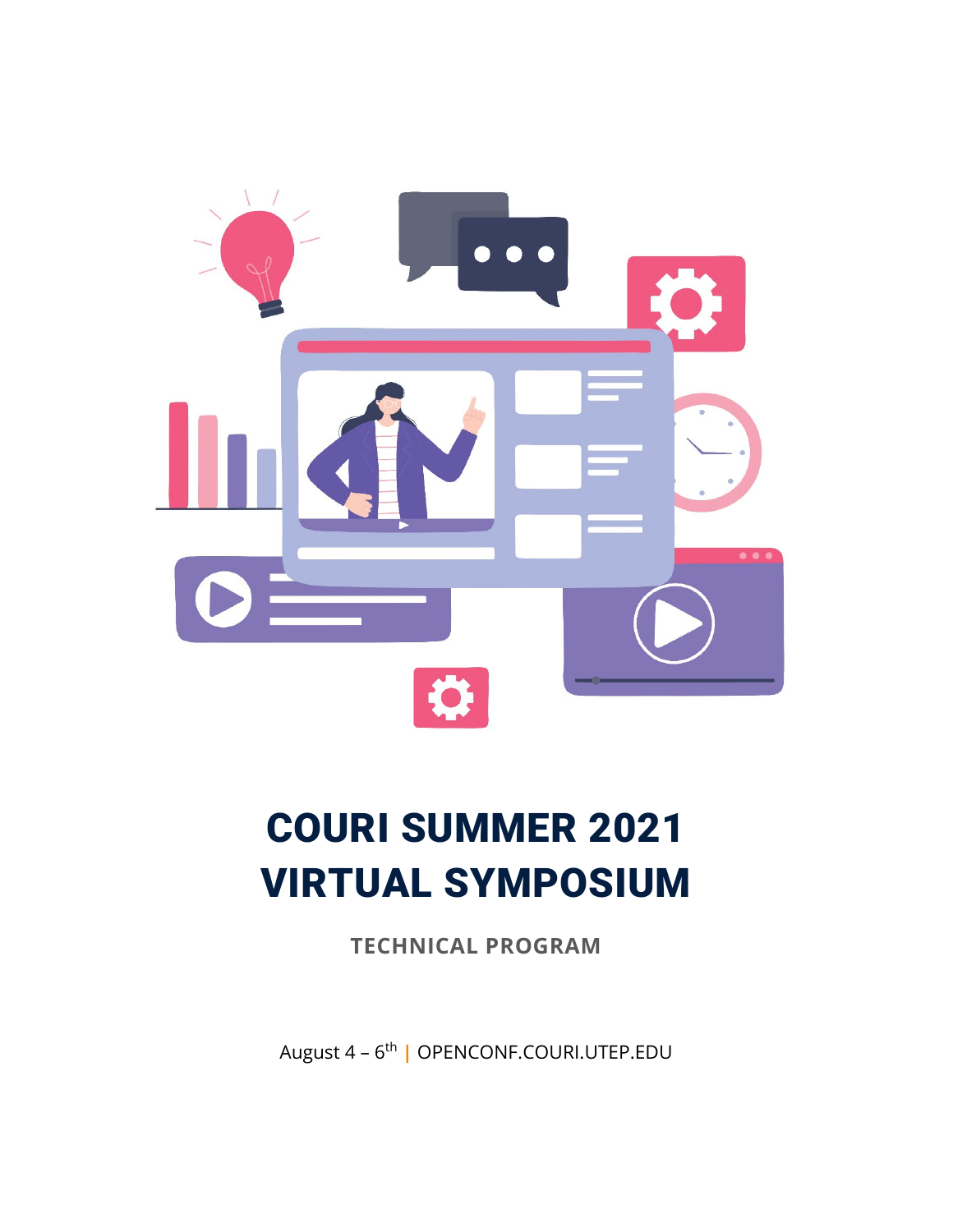\* Presenter **Accord 2018 #Faculty Mentor** 



#### ENGINEERING, COMPUTATIONAL & APPLIED SCIENCES

- **1A Mitochondrial targeting mediated chemotherapeutic to overcome multi-drug resistant cancer** Efren Alvidrez\*, Humayra Afrin, Md Nurunnabi#
- **2A Role of MJC13 as an inhibitor of prostate cancer** Eduardo Anaya\*, Pershang Farshi, Marc Cox#
- **3A Evaluation of 3D-Printing strategy for co-culture of neural progenitor cells and cardiomyocytes**

Stephanie Anujarerat\*, Ines Bilkic, Binata Joddar#

**4A Decadal landscape and species level greenness patterns in a northern Chihuahuan Desert Shrubland**

William Beamon<sup>\*</sup>, Gesuri Ramirez, Craig Tweedie<sup>#</sup>, Marguerite Mauritz<sup>#</sup>

- **5A Evaluation of 3D-Printing strategy for co-culture of neural progenitor cells and cardiomyocytes** Ines Bilkic\*, Stephanie Anujarerat\*, Binata Joddar#
- **7A Tools and techniques for efficient energy use in vertical farming** Briana Cardenas<sup>\*</sup>, Sreenath Chalil Madathil<sup>#</sup>
- **8A Application of deep learning for dynamic Memasurements of fragment size during ballistic impact**

Erwin Cazares\*, Brian Elias Schuster#

**10A Energy portfolio of power systems during winter storms** Alfredo Chaidez\*, Yuanrui Sang#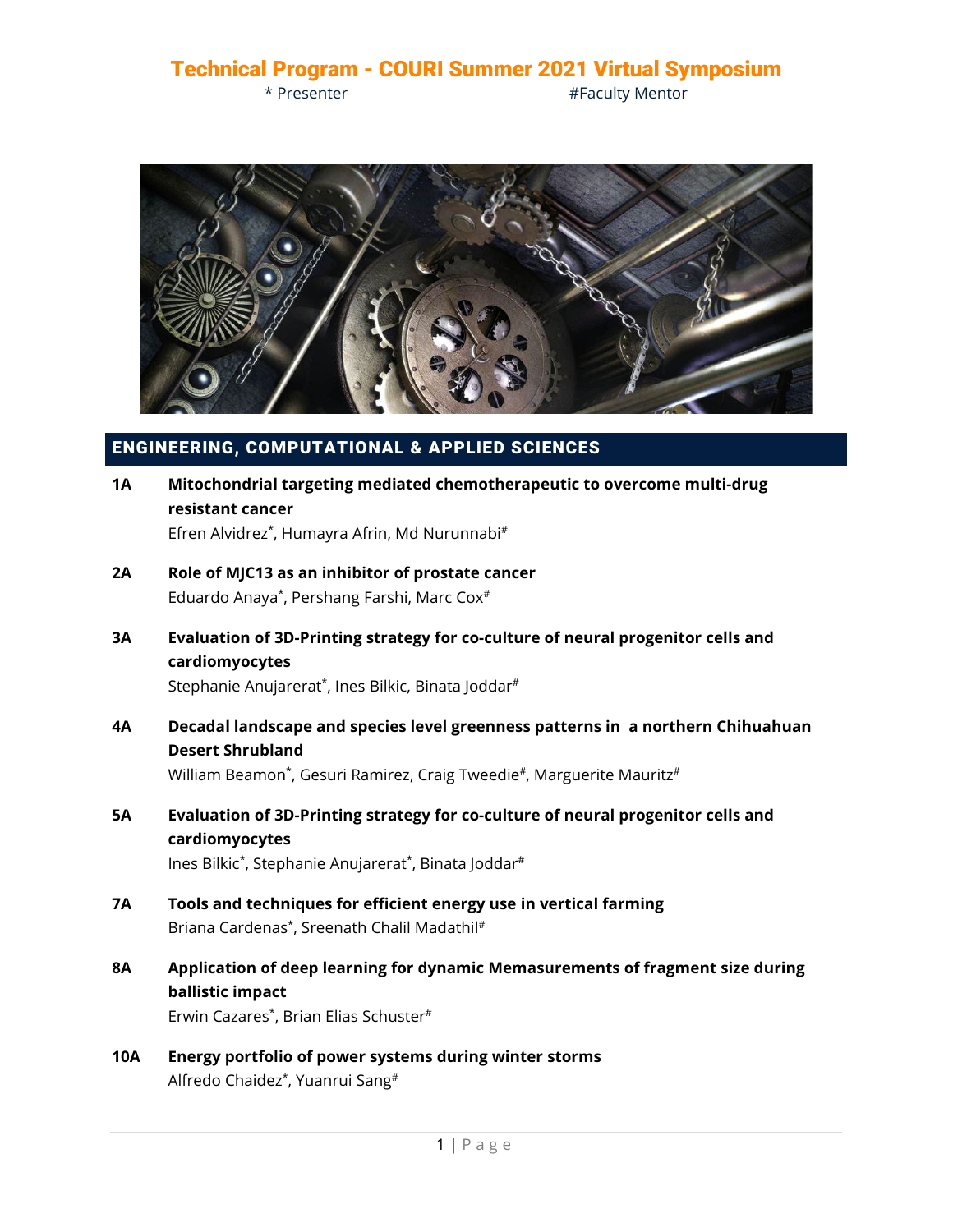- **11A Machine learning the ground state energy of iron-Vavnadium alloys from molecular dynamics simulations via cluster expansions** Cesar Diaz\*, Jorge Munoz#
- **12A Increasing the accuracy of Anti-Sars-CoV-2 assay prediction models using multi-layer combinatorial fusion** Michael Dong\*, Suman Sirimulla#
- **13A Fabrication and characterization of high-temperature niobium alloy coatings** Sourish Dutta\*, Rebecca Romero, Paul Nalam, Debabrata Das#, Ramana Chintalapalle#
- **14A Simulation models for off-grid microgrid systems considering resilient operation** Yuly Garcia<sup>\*</sup>, Sreenath Chalil Madathil<sup>#</sup>
- **15A Leveraging social media data during pandemics: A visual analytics approach** Arleth Guerrero\*, Karen Gonzalez, Sergio Luna#
- **16A Investing the effect of pulmonary arterial hypertension cells on cardiomyocyte cells cultured using biocompatible piezoelectric material** Lina Hajir\*, Arifur Khan#, Mahedi Hasan, Taslim Al-Hilal#
- **18A The development of a bypass valve targeted for use in a solid oxide fuel cell based system**

Nicolas Herrera\*, Norman Love#

**19A Synthesis and characterization of indium doped gallium oxide for optoelectronic applications**

Andrew Kwon\*, Debabrata Das, Paul Gaurav Nalam, Francelia Sanchez, C.V. Ramana#

**20A Analysis and visualization of national performance measures of El Paso Metropolitan Area infrastructure, traffic congestion, environmental sustainability and freight movement**

Alan Licerio\*, Cesar Tirado#

- **21A Risk and resilience metrics for infrastructure systems optimization** Jesús Maldonado\*, Yuanrui Sang#
- **22A Software development for petal infill with varying geometry and composition Part 1: Hardware and Firmware Upgrades** Alan Melendez\*, Jonathan Slager, Roger Gonzalez#
- **23A Impact of selective laser sintering print parameters on multi-material/fiber parts** Sarahi Mendivil<sup>\*</sup>, Jonathan Slager, Joshua Green<sup>#</sup>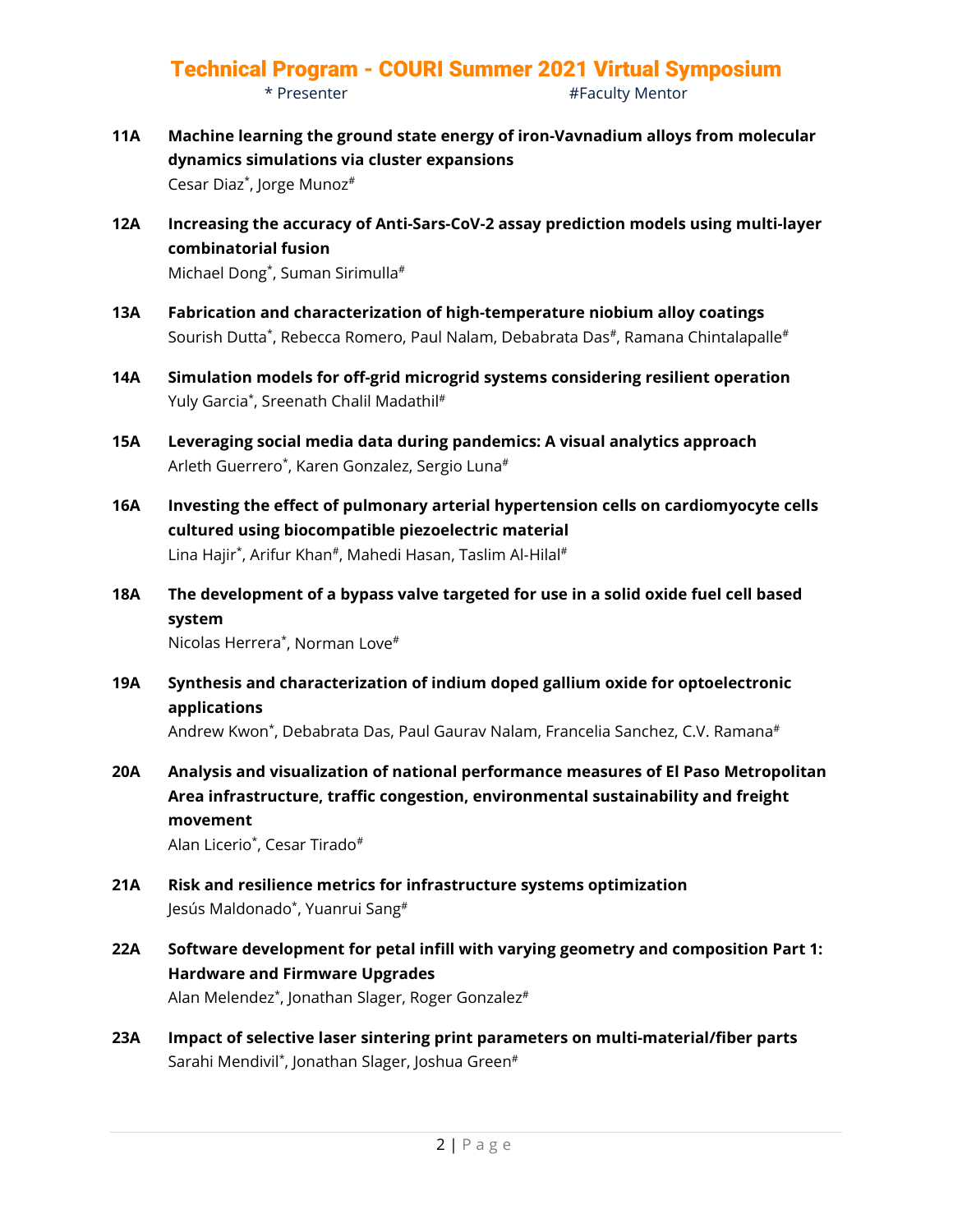- \* Presenter **Accord 2018 #Faculty Mentor**
- **24A An overview of blockchain in the energy industry** Christian Odom\*, Yuanrui Sang#
- **26A Simulation of isolated microgrids considering security-constraints and N-1 analysis** Omar Rodriguez\*, Sreenath Madathil#
- **27A Construction and evaluation of portable circuit laboratory** Lisa Roth\*, Cesar Yahir Sanchez Zambrano, Daniel Rodriguez, Raquel Zubia, Hector Erives-Contreras, David Zubia#
- **28A Thermoplastics and composites with radial and circumferential composition gradients** Ian Rybak\*, Jonathan Slager, Joshua Green, Roger Gonzalez#
- **29A Simulation models to optimize off-grid microgrids design and operation** Benjamin Santiago Abreu\*, Sreenath Chalil Madathil<sup>#</sup>
- **30A Testing and characterizing polylactic acid-hydroxyapatite composite filament for 3D Printing**

Caleb Tinajero\*, Jonathan Slager, Joshua Green#

- **31A Additive manufacturing in space using robotics technology** Andrea Vargas\*, Jennifer Chavez, Angel Flores Abad#
- **32A Thermoforming sockets for amputees using 3D-printed sheets of thermoplastics** Karla Vasquez\*, Jonathan Slager, Joshua T Green#
- **34A Impact of charging element on performance of asphalt layer** Roberto Villalobos\*, Christian Rodriguez, Nazarian Soheil<sup>#</sup>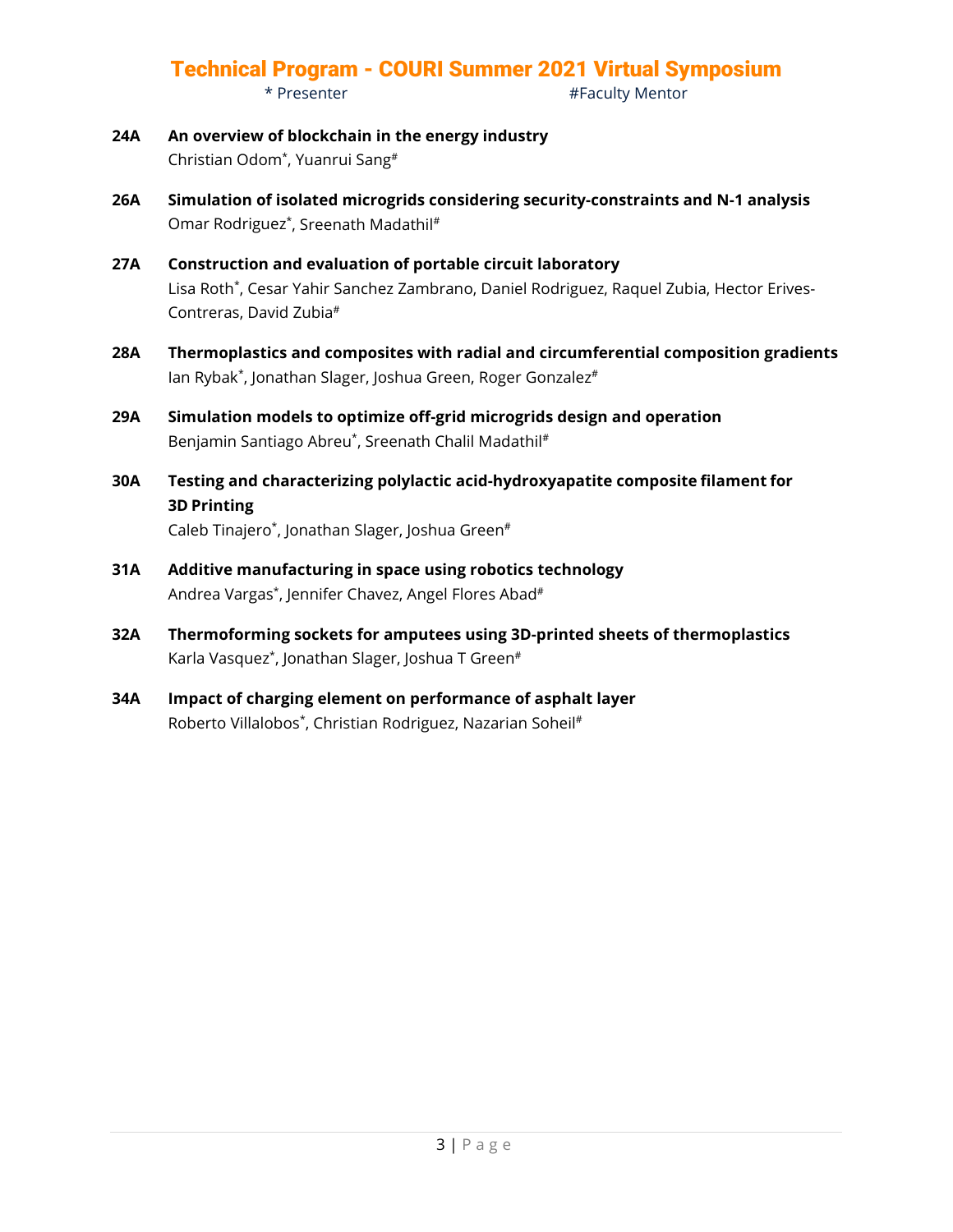\* Presenter #Faculty Mentor



#### LIFE & BIOMEDICAL SCIENCES

- **35A Optimizing Co-Expression of Human Circadian Protein Complex CLOCK/BMAL1** Sophia Adame\*, Chuan Xiao#
- **36A Psychological stress induces depression-related behavior and increases BDNF in the hippocampus of adolescent male mice** Esmeralda Aguilera<sup>\*</sup>, Sergio Iñiguez<sup>#</sup>
- **37A Differences of the carotid artery between three intensities of the back squat and running treadmill (3x2 anova RM)**

Sabrina Arias\*, Samuel Montalvo, Manuel Gomez, Alondra Lozano, Carlos De La Rosa, Corina Arroyo, Alvaro Gurovich#

- **38A Specific anitbody characterization as a gateway to alternative therapies for cancer** Ramon Benavides\*, Jazmin Corral, Arlene Levario, Dr. Giulio Francia#
- **39A Phosophoprotein enrichment towards Jaks-Stat pathway to identify new phosphoregulatory domain** conrad bencomo\*, Georgialina Rodriguez#
- **40A Population genetic structure in forty-three Madrean "sky island" bird species, with a focus on Bushtits (Psaltriparus minimus)** Bonnie Raechal Beres\*, Michael Harvey#
- **42A A novel tool for assaying CQD intervention in the soluble-to-toxic transformation of amyloids**

Ana Sofia Carreon<sup>\*</sup>, Daisy Wilson, Jyoti Ahlawat, Mahesh Narayan<sup>#</sup>

**43A Using the soil microbiome to enhance dryland restoration** Kimberly Casares\*, Kelly Ramirez#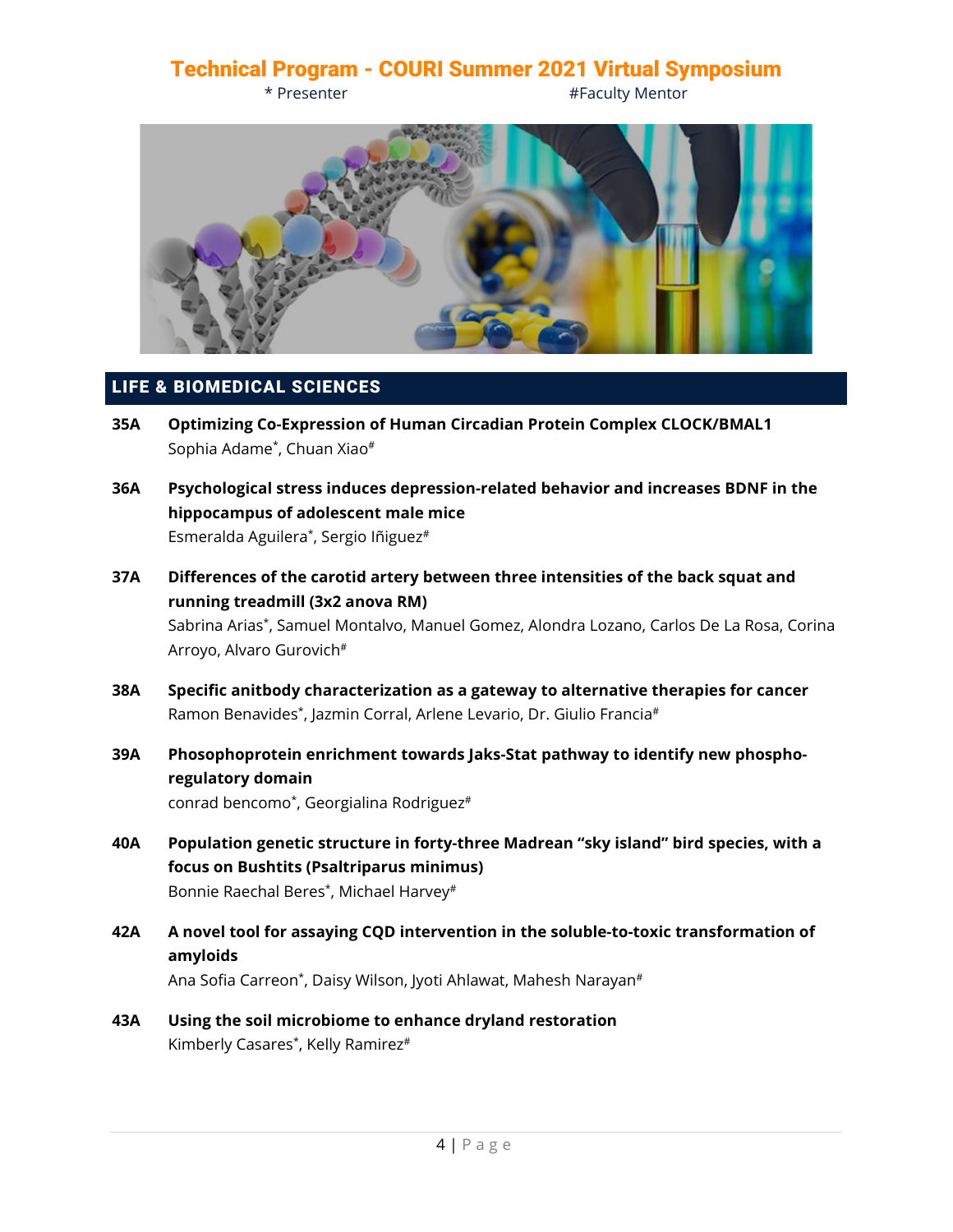\* Presenter #Faculty Mentor

**44A The effects of eating a high fat diet on sensitivity of rats to methamphetamineinduced conditioned place preference**

Isabella Castro\*, Kayla Galindo, Paloma Serna, Katherine Serafine#

- **45A Prediction of ligand activity at subcellular location** Srija Chintalapalle\*, Srijan Verma, Govinda KC, Giovanni Bocci, Tudor Oprea, Suman Sirimulla#
- **46A Early vascular aging, oxidative stress, and mental health in individuals recovering from Covid-19**

Carlos De La Rosa\*, Samuel Montalvo, Manuel Gomez, Alondra Lozano, Corina Arroyo, Sabrina Arias, Alvaro Gurovich<sup>#</sup>

- **47A Alcohol and nicotine differentially modulate neurite length and morphology in human neuronal cells SHSY5Y: The possible role of Gβγ in cytoskeletal alterations** Erika Denio\*, Sara Bustamante, Michelle Aranda, Diana Olivas, Sukla Roychowdhury#
- **48A Social defeat stress induces depression-related behavior in male prairie voles** Elizabeth Diaz\*, Andrick Perez, Miriam Escobedo, Carolina Amaya, Samuel Castillo, Bruce Cushing#, Sergio Iñiguez#
- **50A Effects of sleep deprivation on alcohol responses in Drosophila melanogaster** David Esparza\*, Dilean Murillo, Aldo Pizana, Erick Saldes, Paul Sabandal, Kyung-An Han#
- **51A Detection of cytotoxicity of novel compound NC2559 on cancer cell lines** Cristina Guerena\*, Edgar Borrego, Renato Aguilera#
- **52A Addressing the regulatory role played by the SUMO isoforms in an in vitro system** Isabel Gutierrez Zubiate\*, Rebeca Orozco Sepulveda, Alejandra Flores, German Rosas Acosta#
- **53A Innate immune receptor recognition to Francisella tularensis** Rebekah Hightower\*, Charles Spencer#
- **54A Body condition of the Western Marbled Whiptail (Aspidoscelis marmorata) from far West Texas** Matthew Jimenez\*, Arturo Rocha, Vincente Mata-Silva#
	-
- **55A Characterizing the function of mmachc during craniofacial development** Lourdes Jimenez Madrigal\*, David Paz, Barbara Castellanos, Anita Quintana#
- **56A Vegetation influences on phosphorus access and availability in the Chihuahuan Desert** Mariana Lafon\*, Kate Merrill\*, Jennie McLaren#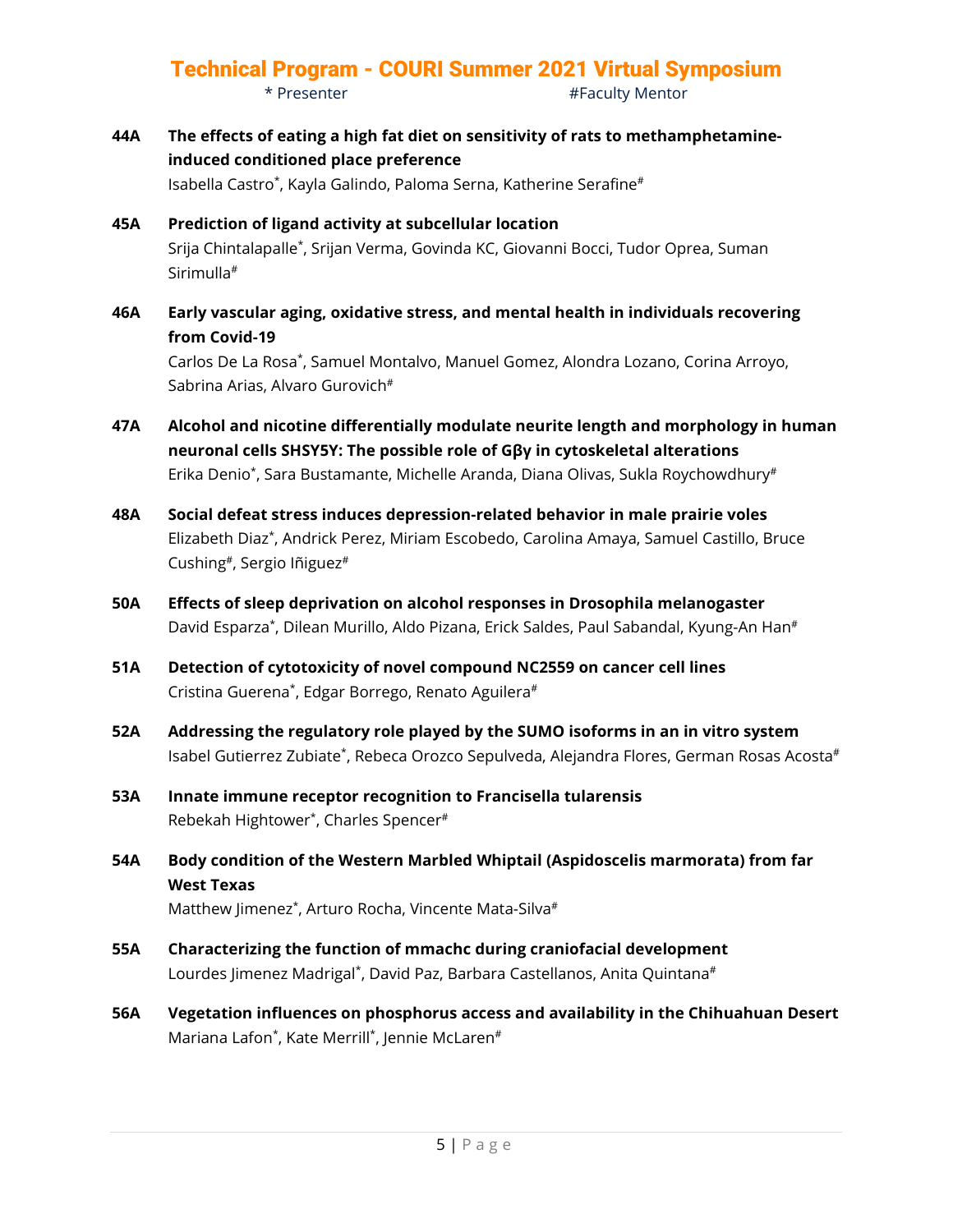\* Presenter **Accord 2018 #Faculty Mentor** 

**58A Monitoring anxiety behavior in adult zebrafish carrying a heterozygous mutation in the hcfc1a gene using the novel tank diving test**

Hope Lopez<sup>\*</sup>, Erika Quezada<sup>\*</sup>, Victoria Castro, Anita Quintana<sup>#</sup>

**59A Comparison of carotid endothelial shear stress across three resistance training modalities and intensities** Alondra Lozano\*, Samuel Montalvo, Manuel Gomez, Sabrina Arias, Corina Arroyo, Carlos De

La Rosa, Alvaro Gurovich#

- **60A Vegetation influences on phosphorus access and availability in the Chihuahuan Desert** Kate Merrill\*, Mariana Lafon\*, Jennie McLaren#
- **61A Characterization of Slfn family subgroup III and anti-HIV-1** Valerie Moreno\*, Carlos Valenzuela, Manuel Llano#
- **62A Social environment and dopamine interaction for alcohol-induced behavior** Dilean Murillo Gonzalez<sup>\*</sup>, Jose Alvarado, Paul Sabandal, Kyung-An Han<sup>#</sup>
- **63A Gam1 inhibition of cellular SUMOylation** Ian Murphy\*, Zhaobo Li, Chuan Xiao#
- **64A The effect of carbon quantum dots on the structure of intrinsically disordered proteins**

Gyan Narayan\*, Salvador Valdez\*, Sofia Fodor, Mahesh Narayan#

- **66A Assessing the correlation between SUMO levels and survival to stress** Rebeca Orozco-Sepulveda\*, Isabel Gutierrez Zubiate, Alejandra Flores, German Rosas-Acosta#
- **67A Monitoring anxiety behavior in adult zebrafish carrying a heterozygous mutation in the hcfc1a gene using the novel tank diving test** Erika Quezada\*, Hope Lopez\*, Victoria L. Castro, Anita M. Quintana#
- **68A Evaluation of mechanical stratification on germination rates of short-lived Chihuahuan Desert perennial species** Joshua Segoviano\*, Kevin Floyd#, Michael Moody#
- **69A The role of Scully in aging-related synaptic plasticity** Adrián Sosa Ontiveros\*, Paul Sabandal, Kyung-An Han#
- **70A Developing a high resolution routine blood test** Lham Tshering\*, Afroz Karim, Chu-Young Kim<sup>#</sup>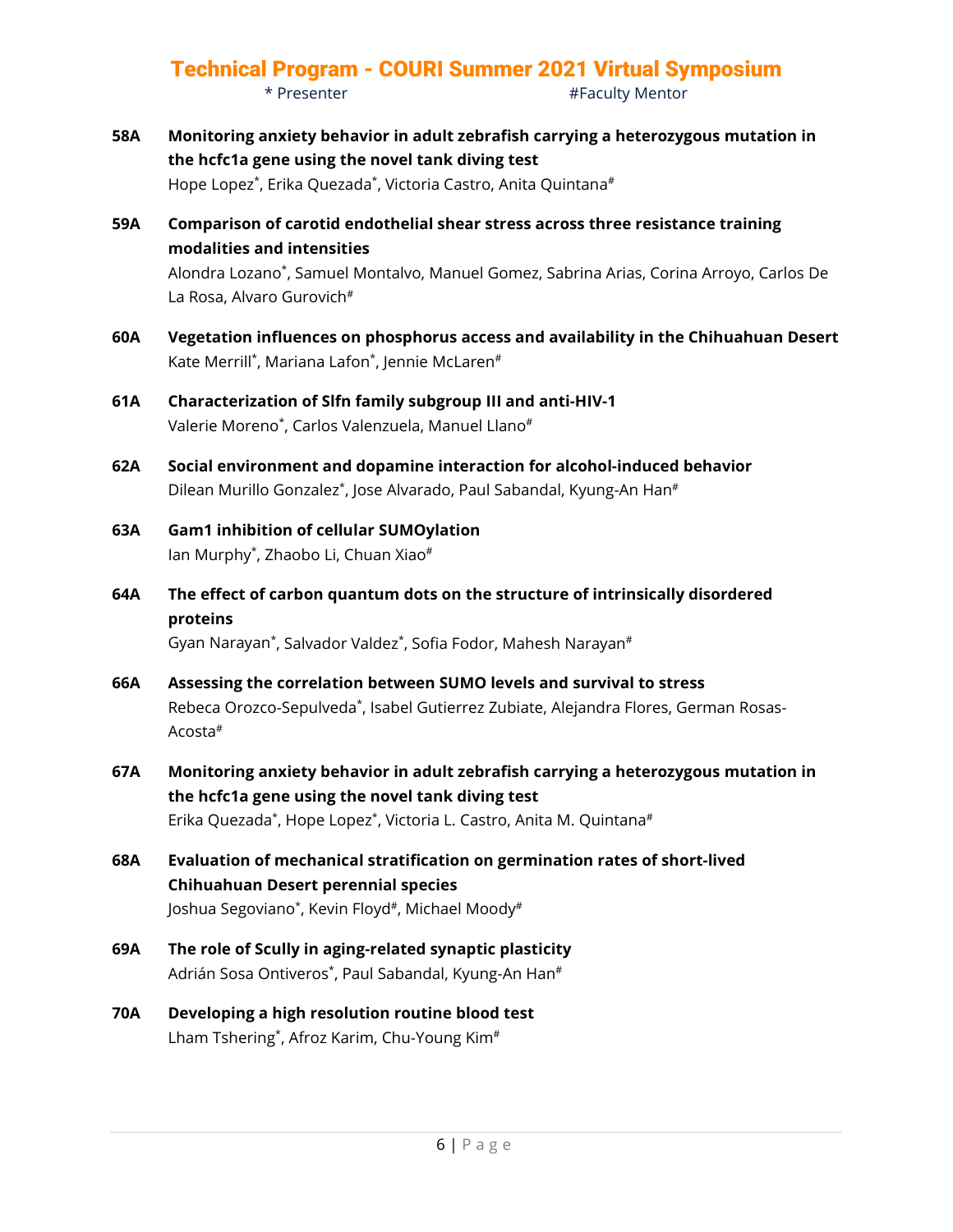\* Presenter **Accord Execution** #Faculty Mentor

**71A The effect of carbon quantum dots on the structure of intrinsically disordered proteins**

Salvador Valdez<sup>\*</sup>, Gyan Narayan<sup>\*</sup>, Sofia Fodor, Mahesh Narayan<sup>#</sup>

**72A Extracting DNA from duck fecal samples to determine diet composition** Maya Vernick\*, Marissa Kaminski, Flor Hernández, Joshua Brown, Philip Lavretsky#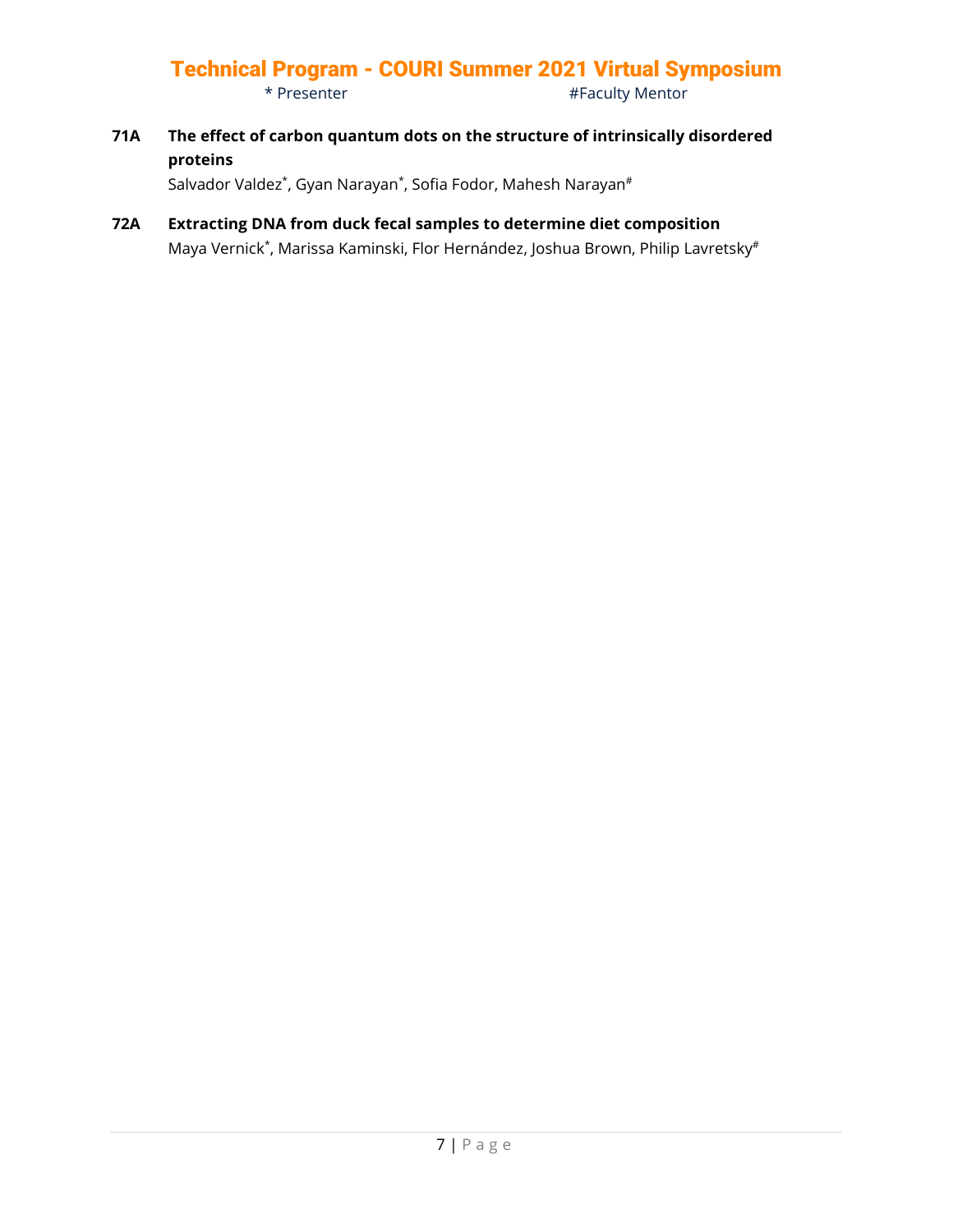\* Presenter **Accord Exercise 2** + Faculty Mentor



#### PHYSICAL SCIENCES

- **74A Data driven design of single-center molecular magnets** Melinda Alvarado\*, Zahra Hooshmand, Mark Pederson
- **75A Exchange bias of FeO and Fe3O4 in a CoO shell.** Arturo Andujo\*, Ahmed El-Gendy#
- **76A Using mult-scale computational approaches to study dengue virus** Hector Apodaca\*, Alan E Lope-Hernandez, Yixin Xie, Lin Li#
- **77A Differences in the carotid artery sheer stress between three intensities of the bench press and arm crank**

Corina Arroyo\*, Samuel Montalvo, Manuel Gomez, Sabrina Arias, Alondra Lozano, carlos de la rosa de la rosa, Dr. Alvaro Gurovich<sup>#</sup>

- **78A Synthesis and characterization of an ibuprofen based chiral nematic liquid crystal** Jessica Gomez\*, Jose Rosales, Jeffrey Richards, James Salvador#
- **79A Analysis of ash after prescribed forest fires** Glen Montoya\*, Jessica Gomez, James Salvador#
- **80A Lead-free piezoelectric ceramics** Omar Salas\*, Hari Nair#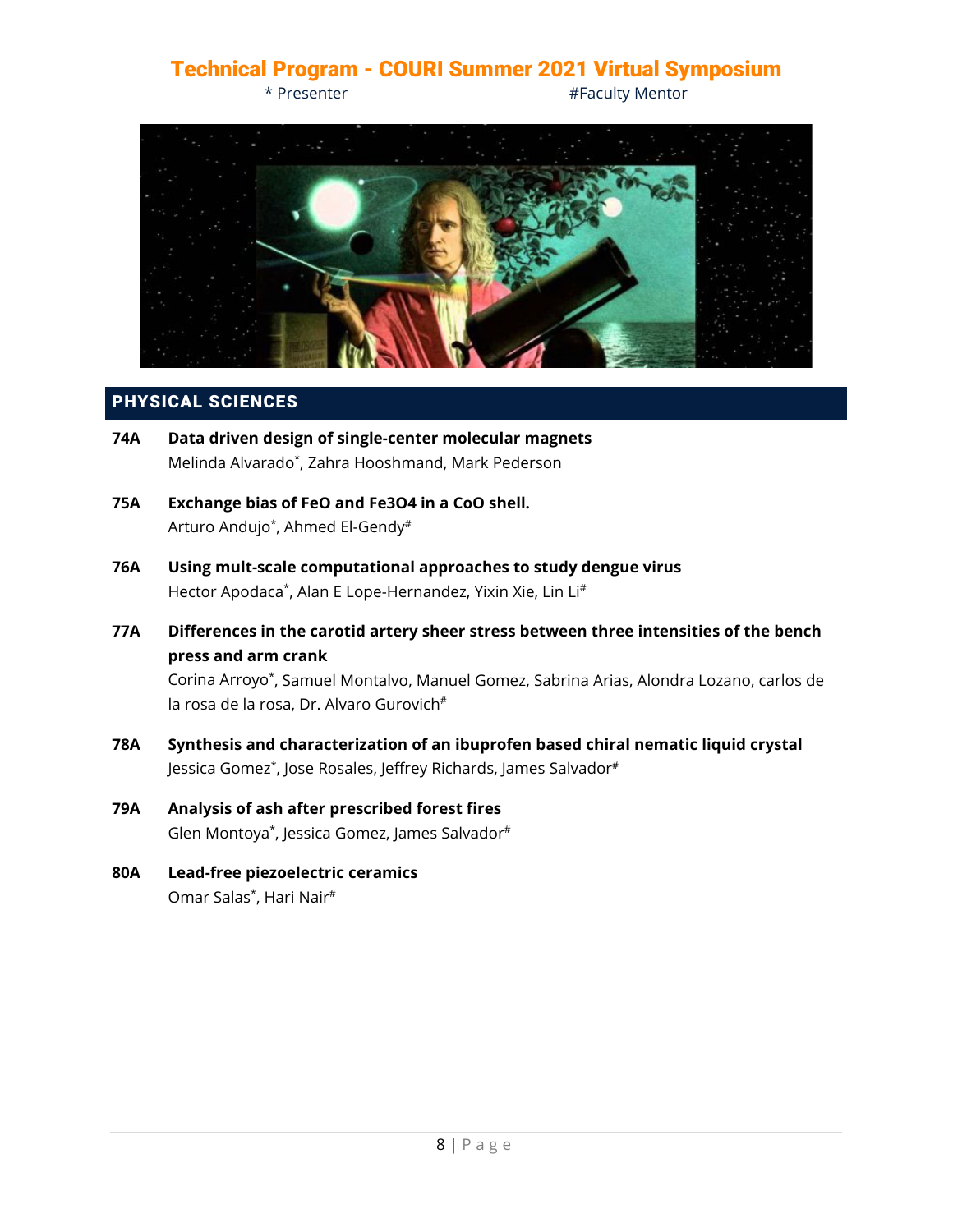\* Presenter **Accord Exercise 2** + Faculty Mentor



#### SOCIAL & BEHAVIORAL SCIENCES

- **82A COVID-19 vaccination hesitation among pregnant women** Kimberly Anaya<sup>\*</sup>, Carina Heckert<sup>#</sup>
- **83A Behavioral changes caused By neurological activity disorders measured by decisionmaking tasks**

Karen Arzola\*, Andrea Macias, Gustavo Martínez, Rodrigo Ibanez-Alcala, Alexander Friedman#

- **84A Investigating the impact of COVID-19 on older adults' use of technology and their access to services at senior centers in El Paso** Daniel Calvo\*, Christian Ruiz, Diana Becerra, Brianna Contreras, Gina Nunez-Mchiri, Natalia Villanueva-Rosales, Oscar Mondragon, Kelvin Cheu, Ashley S. Bangert#
- **85A The relationship between individual adherence indicators, sociodemographics and personality traits during COVID-19 in a Latinx U.S. college student sample** Luis Corona\*, Theodore Cooper#
- **86A Homelessness during the time of COVID-19** Samuel Davenport\*, Eva Moya#
- **87A Assessing the quality of articles chosen for a systematic review on patient-provider prenatal satisfaction** Francisco Estrella\*, Margaret Gomez, Ophra Leyser-Whalen#
- **89A Comparing the efficacy of an online to a face-to-face research foundation course on students perception of their ability to conduct research and the probability to pursue**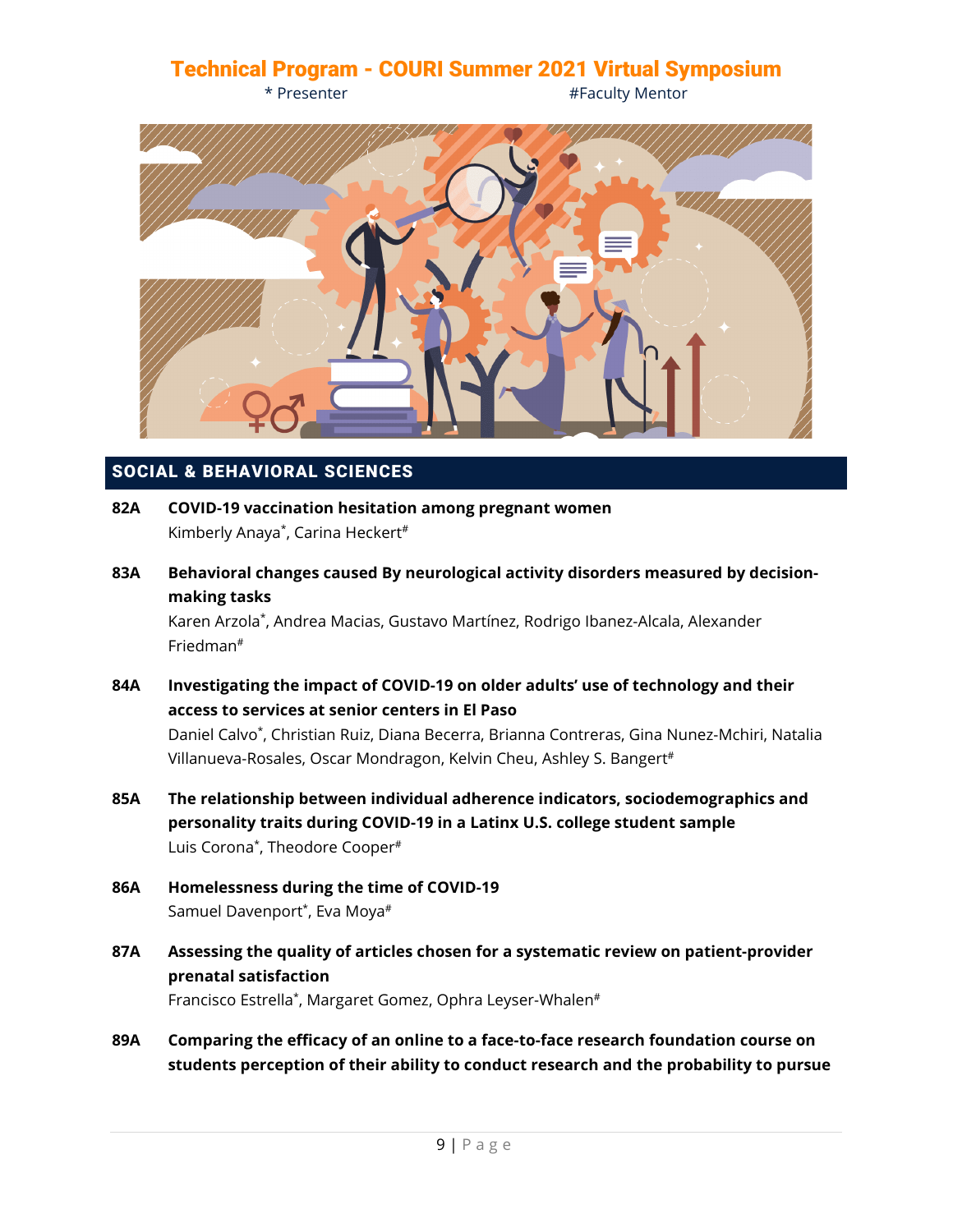\* Presenter #Faculty Mentor

#### **a career in science**

Paulina Flores<sup>\*</sup>, Jonathan Tipo, Christina D'Arcy, Thomas McCabe<sup>#</sup>

**91A Assessing the quality of articles for a systematic review on patient-provider prenatal care satisfaction**

Margaret Gomez\*, Francisco Estrella, Ophra Leyser Whalen#

- **92A Female rats display greater approach responses to a port that delivers nicotine vapor exposure as compared to males** Isabella Liano\*, Veronika Espinoza, Priscilla Giner, Ian Mendez, Laura O'Dell#
- **93A The sociolinguistic perception of ch weakening in Chihuahua Mexican Spanish** Valeria Macias\*, Natalia Mazzaro#
- **94A Stress-induced decision-making affected by addiction, PTSD, and depression.** Gustavo Martínez\*, Neftali Reyes, Juan Garcia, Rodrigo Ibanez-Alcala, Kryssia Villarreal Rodriguez, Alexander Friedman#
- **95A How do mentors benefit by participating in the "Yes, She Can" program?** Maria Morales\*, Diane Golding#
- **96A Dietary and drug use habits of college students during the COVID-19 pandemic** Guillermo Ornelas\*, Raymond Mendoza, Nora Charles, Stephanie Strong, Lauren Burns, Margaret Bullerjahn, Emily Cordova, Katherine Serafine#
- **97A Insulin resistance enhances the reinforcing effects of nicotine in a sex-dependent manner**

Sebastian Ortegon\*, Bryan Cruz, Priscilla Giner, Laura O'Dell#

- **99A The associations between social media addiction and ENDS use and psychosocial factors and personality factors in Latinx college students** Kevin Sandoval Medina\*, Theodore Cooper#
- **100A The public understanding about inheritance among those who use fertility treatments** Andrea Sarinana\*, Ophra Leyser-Whalen#
- **101A An examination of bilingual university students' use of the native language in rehearsing new content** Yadira Torres\*, Ana Schwartz#
- **102A Effects of nicotine vapor exposure on motivation for rewards in adolescent male rats** Miguel Urbina<sup>\*</sup>, Lilliana Maynez-Anchondo, Olga Rohrer, Ian Mendez<sup>#</sup>